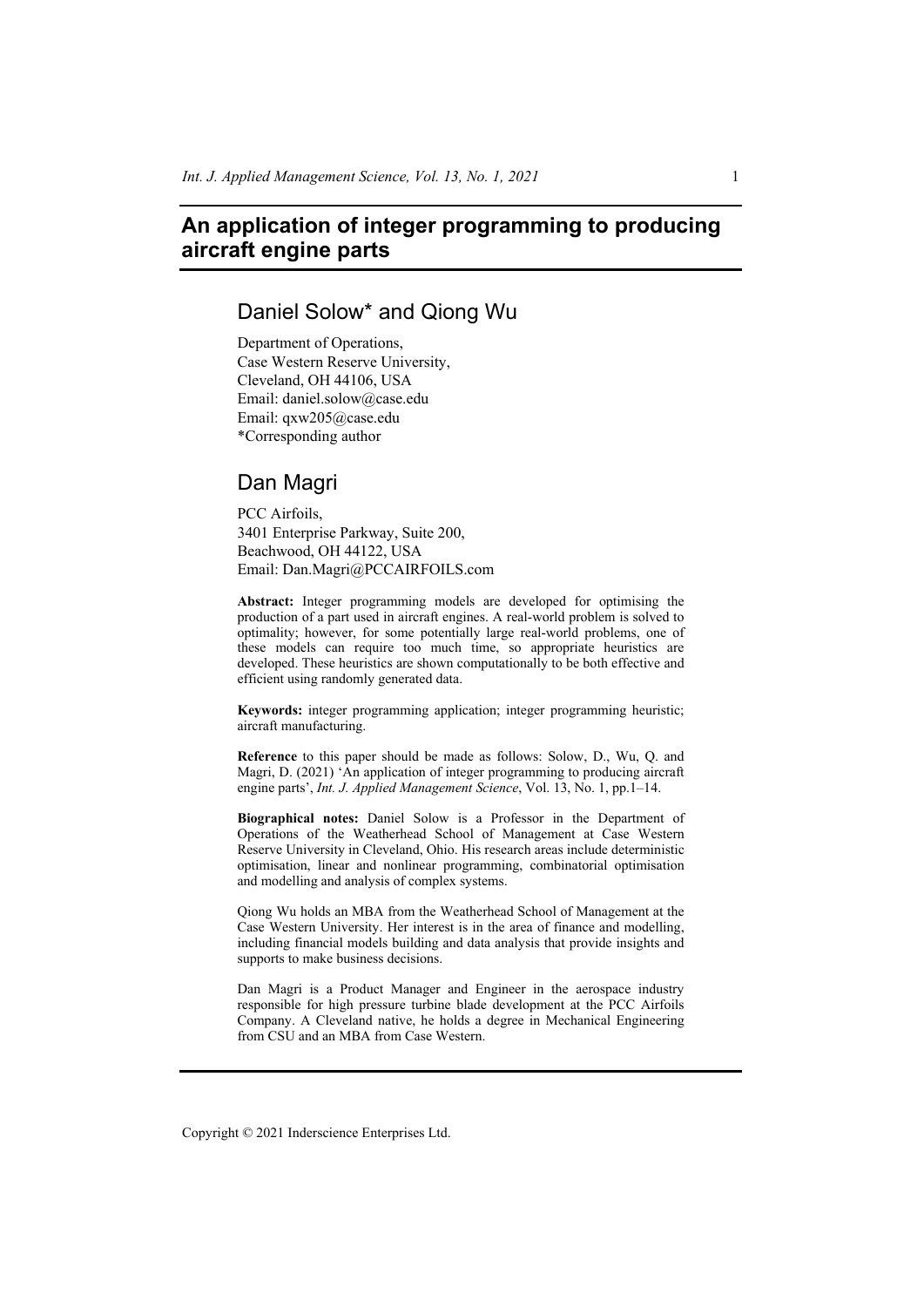## **1 Introduction**

PCC Airfoils is a manufacturer of high-temperature rotating blades and stationary vanes for the hot sections of jet aircraft engines and industrial gas turbines. Made of nickel super alloys, PCC Airfoils' products must be manufactured with complex, internal cooling passages made to tight tolerances to withstand turbine temperatures of 2,400°F or more. As customers have designed engines for higher fuel efficiency and lower emissions, the casting technology within the hot section has become increasingly sophisticated, and new technologies must be developed to meet new requirements.

## *1.1 Overview of the problem and our approach*

PCC Airfoils produces a particular part for an aircraft engine that is made from three separate components. The quality of the resulting part is measured numerically across five characteristics, each of which has an 'ideal' value, hereafter referred to as a *nominal value*. The value of each characteristic of the produced part depends on the corresponding values of that characteristic of the three components according to a formula to be discussed subsequently. To be *acceptable*, the value of each characteristic of the produced part must be between a given minimum and maximum value. Furthermore, the closer each characteristic is to the nominal value, the better the quality of that part. For a given production run, there are multiple copies of each component in inventory and so the overall goal is to determine how to use the components in inventory to produce as many acceptable parts of the highest overall quality as possible.

The first approach tried for solving this problem was to create an integer programming model to select a single set of components 1, 2, and 3 from inventory that would result in an acceptable part of the highest possible quality. The selected components are then removed from the inventory and the process of selecting the next-best set of the three components from the remaining inventory is repeated. Experimentation with this greedy approach on random data, however, revealed two drawbacks:

- 1 there is a large variation in the quality of the resulting parts, with the first few parts being of very high quality and the last few parts being of significantly lesser quality
- 2 as the inventory is depleted, it is possible to reach a point where it was no longer possible to produce an acceptable part with the remaining components.

As a result of the foregoing deficiencies, a different approach – described in Section 3 – was developed. A more complete problem description – including how a part's quality is determined – is presented in Section 2. The solution methodology is given in Section 3. Computational experience with this approach is presented in Section 4.

## *1.2 Literature review*

In the airplane industry, mathematical models have been heavily relied on for decision making in many areas – such as component design, industrial design, supply chain management, and operations management (Stecke, 2005). However, these models are quite different from the optimisation model in this article. One difference is the type of model used. For example, many design and supply-chain problems are modelled using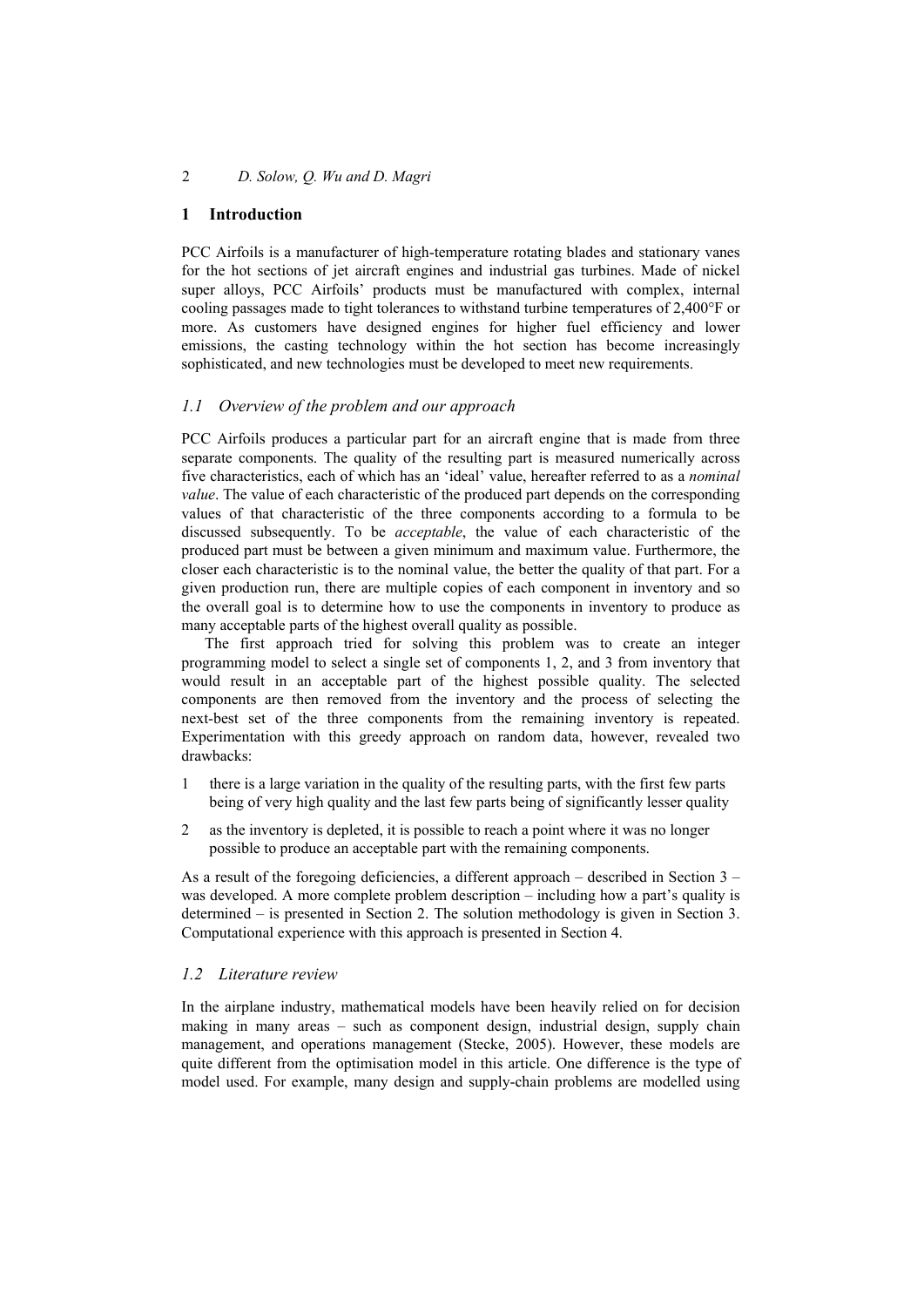simulation [see, for example, Bottasso et al. (2013)] for one rotor-blade design problem while the model for the problem studied here is an integer program. Another difference is that other production problems that use raw materials to make a final product categorise those raw materials as either defective or acceptable [see Sanchez-Rodrguez and Martinez-Lorente (2004) for example]. In contrast, the raw materials for the problem studied here – that is, the inventory of components – each have a numerical measure of their quality and the goal is to decide how to use that inventory in such a way that the resulting parts that are produced collectively have the best possible quality. Surprisingly, a similar problem arises in the pharmaceutical industry (Fonteyne et al., 2014), where the quality of the final drug produced also depends on the characteristics of the constituents that make up the drug. The constituents in the pharmaceutical problem are analogous to the inventory components in the problem studied here. While Fonteyne et al. (2014) recognise that properties of the raw materials have a great influence on the quality of the final product, no practical solution was given as to how best to use the raw materials to produce the final product. We are hopeful that the type of model developed here could be applied in the pharmaceutical industry as well.

As described in Section 3, it is computationally impractical to obtain an optimal solution to one of the integer programming models presented here. As a result, an efficient heuristic was developed. This heuristic is based on the well-known 'divide-and-conquer' strategy [other examples of this type of heuristic include Benders decomposition (Benders, 1962) and sort-merge (Al-Kharabsheh et al., 2013)]. More specifically, the heuristic developed here is to decompose a problem consisting of a large number of available inventory components into a collection of smaller problems – each having only a few inventory components – for which optimal solutions can be found and then assembled into an approximate solution for the original problem. Details of this heuristic are given in Section 3.

#### **2 Detailed problem description**

As mentioned in Section 1, the quality of a produced part is measured numerically across five characteristics, labelled here as A, B, C, D, and E. Each characteristic has an ideal value – called the *nominal value* – as given for a real-world numerical example in the second column of Table 1. For a part to be *acceptable*, the value of each characteristic must be between a given minimum and maximum value, as shown in the last two columns of Table 1. The closer the values of the characteristics are to their nominal values, the better the quality of the part. Thus, an overall measure of the quality of an acceptable part is the sum, over the five characteristics, of the absolute values of the difference between the part's characteristic value and that characteristic's nominal value – the smaller this *deviation*, the higher the quality. Using the nominal values in Table 1, the deviation of a part with characteristic values A through E in Table 1 is:

deviation = 
$$
|A - 0.034| + |B - 0.050| + |C - 0.026| + |D - 0.026| + |E - 0.026|
$$
 (1)

The numerical values of characteristics A through E for a part are determined by the corresponding values of the three components with which the part is made. To be more specific, each component in inventory has a known numerical value for the five characteristics that represents the deviation of that characteristic from the nominal value –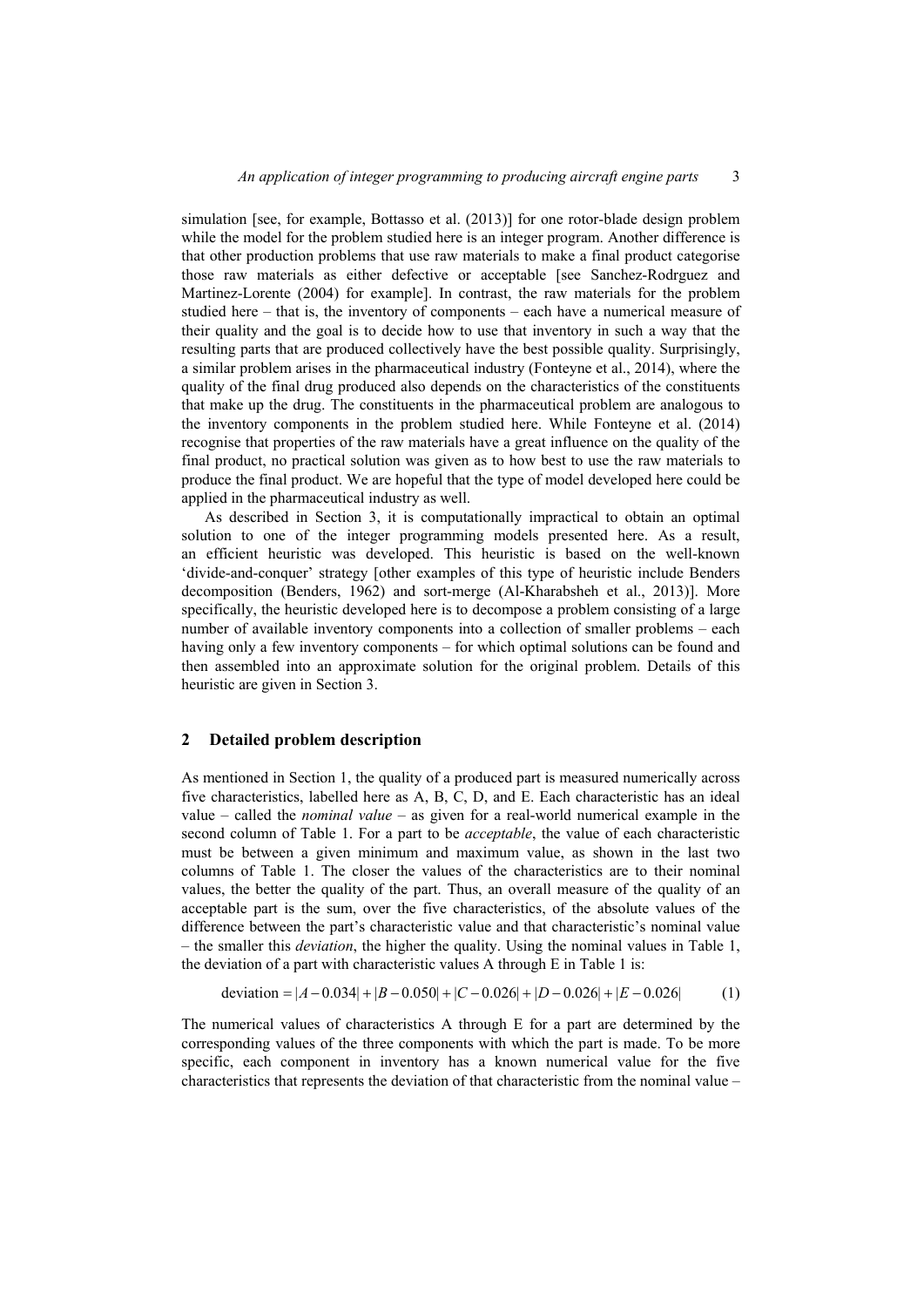a positive deviation means the value of the component's characteristic is larger than the nominal value and a negative value means the value of the component's characteristic is below the nominal value. An example of an inventory consisting of five copies of each component is presented in Table 2, in which each copy is given a unique *serial* for identification purposes.

| Characteristic | Nominal value | Minimum value | Maximum value |
|----------------|---------------|---------------|---------------|
| A              | 0.034         | 0.024         | $\infty$      |
| B              | 0.050         | 0.040         | $\infty$      |
| C              | 0.026         | 0.015         | $\infty$      |
| D              | 0.026         | 0.015         | $\infty$      |
| E              | 0.026         | 0.015         | $\infty$      |

**Table 1** Nominal, minimum, and maximum values of the characteristics

|                | Deviations from nominal |                  |             |          |          |  |  |  |
|----------------|-------------------------|------------------|-------------|----------|----------|--|--|--|
| Serial         | $\overline{A}$          | $\boldsymbol{B}$ | $\,c\,$     | D        | E        |  |  |  |
|                |                         |                  | Component 1 |          |          |  |  |  |
| L1             | 0.002                   | $-0.001$         | 0.002       | 0.000    | $-0.002$ |  |  |  |
| L2             | 0.001                   | 0.001            | 0.003       | 0.000    | 0.000    |  |  |  |
| L <sub>3</sub> | 0.004                   | 0.001            | 0.003       | 0.000    | 0.000    |  |  |  |
| IA             | 0.002                   | 0.000            | 0.004       | 0.000    | 0.000    |  |  |  |
| L <sub>5</sub> | 0.000                   | 0.000            | 0.000       | 0.000    | $-0.001$ |  |  |  |
|                | Component 2             |                  |             |          |          |  |  |  |
| M1             | $-0.005$                | $-0.001$         | 0.011       | 0.002    | $-0.007$ |  |  |  |
| M <sub>2</sub> | 0.009                   | 0.009            | 0.012       | 0.006    | 0.003    |  |  |  |
| M <sub>3</sub> | 0.005                   | 0.006            | 0.012       | 0.003    | 0.000    |  |  |  |
| M <sub>4</sub> | 0.004                   | 0.004            | 0.014       | 0.005    | $-0.002$ |  |  |  |
| M <sub>5</sub> | 0.004                   | 0.003            | 0.007       | 0.003    | $-0.001$ |  |  |  |
|                |                         |                  | Component 3 |          |          |  |  |  |
| T <sub>1</sub> | 0.000                   | 0.000            | 0.000       | $-0.006$ | 0.000    |  |  |  |
| T2             | 0.000                   | 0.000            | 0.000       | $-0.002$ | 0.000    |  |  |  |
| T <sub>3</sub> | 0.000                   | 0.000            | 0.000       | $-0.002$ | 0.000    |  |  |  |
| T <sub>4</sub> | 0.000                   | 0.000            | 0.000       | $-0.001$ | 0.000    |  |  |  |
| T <sub>5</sub> | 0.000                   | 0.000            | 0.000       | $-0.003$ | 0.000    |  |  |  |

**Table 2** sample inventory with component characteristic deviations from nominal

When serials from inventory are chosen for each of the three components, the numerical value of a characteristic of the resulting part is the nominal value plus the sum of the deviations of that characteristic for each of the three chosen components. For example, if serials L1, M2 and T3 are chosen for components 1, 2, and 3, respectively, then the value of characteristic A, whose nominal value from Table 1 is 0.034, of the resulting part is:

 $A = 0.034 + 0.002 + 0.009 + 0.000 = 0.045.$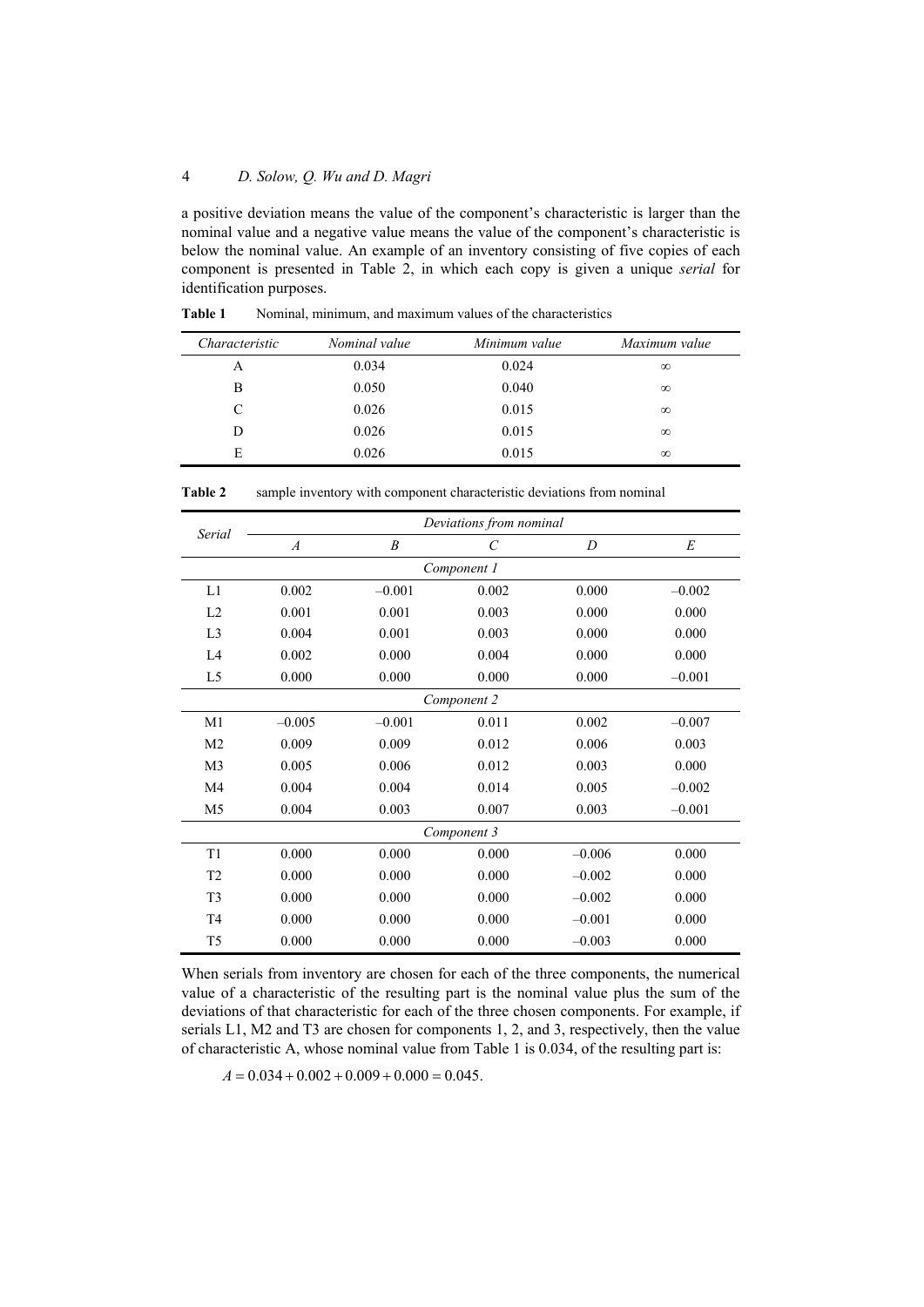The values of the remaining characteristics *B* through E of the part are computed in the same way which, for the current serials L1, M2 and T3, result in the following values of the five characteristics of the part:

$$
A = 0.034 + 0.002 + 0.009 + 0.000 = 0.045
$$
  
\n
$$
B = 0.050 - 0.001 + 0.009 + 0.000 = 0.058
$$
  
\n
$$
C = 0.026 + 0.002 + 0.012 + 0.000 = 0.040
$$
  
\n
$$
D = 0.026 + 0.000 + 0.006 - 0.002 = 0.030
$$
  
\n
$$
E = 0.026 - 0.002 + 0.003 + 0.000 = 0.027
$$
\n(2)

The foregoing part obtained by using components L1, M2, and T3 is acceptable because all of the characteristic values in (2) are between the minimum and maximum allowed values, as given in the last two columns of Table 1 – had that not been the case, this part would not have been acceptable and so components L1, M2, and T3 could not be used to make the part.

With the foregoing understanding, the overall goal is to determine how to use the components in inventory to produce as many acceptable parts as possible of the highest overall quality, as measured for each part by the deviation in (1). The approach adopted for doing so is described in the next section.

#### **3 Solution procedure**

Careful thought reveals that there are two separate goals associated with solving the problem presented in Section 2:

- *Phase 1: Determining the maximum number of acceptable parts* in this phase, the maximum number, say  $K$ , of acceptable parts that can be produced with the given inventory is determined.
- *Phase 2: Determining how best to use the inventory* once it is known that *K* acceptable parts can be produced, the next step is to determine how to use the components in inventory to produce *K* acceptable parts that, collectively, have the highest quality. Recalling that the quality of a part is measured numerically by the total deviation of the characteristics from their nominal values, as defined in (1), the goal of phase 2 is to determine how to produce *K* acceptable parts the sum of whose deviations is as small as possible.

The integer programming (IP) models in Appendix A were created for solving phase 1 and phase 2 problems. Computational experiments indicated that while the IP model for phase 1 was quite efficient for solving real-world problems – in which the inventory typically consists of between 20 and 30 serials for each component – unfortunately, the IP for phase 2 required too much time. It was therefore necessary to create a heuristic for solving phase 2.

The heuristic proposed here is based on the computational observation that solving the phase 2 IP to optimality is acceptably fast when there are no more than seven serials. This led to the following improvement heuristic that starts with the *K* acceptable parts obtained at the end of solving phase 1 and successively produces *K* acceptable parts of increasing quality, as measured by smaller total deviation: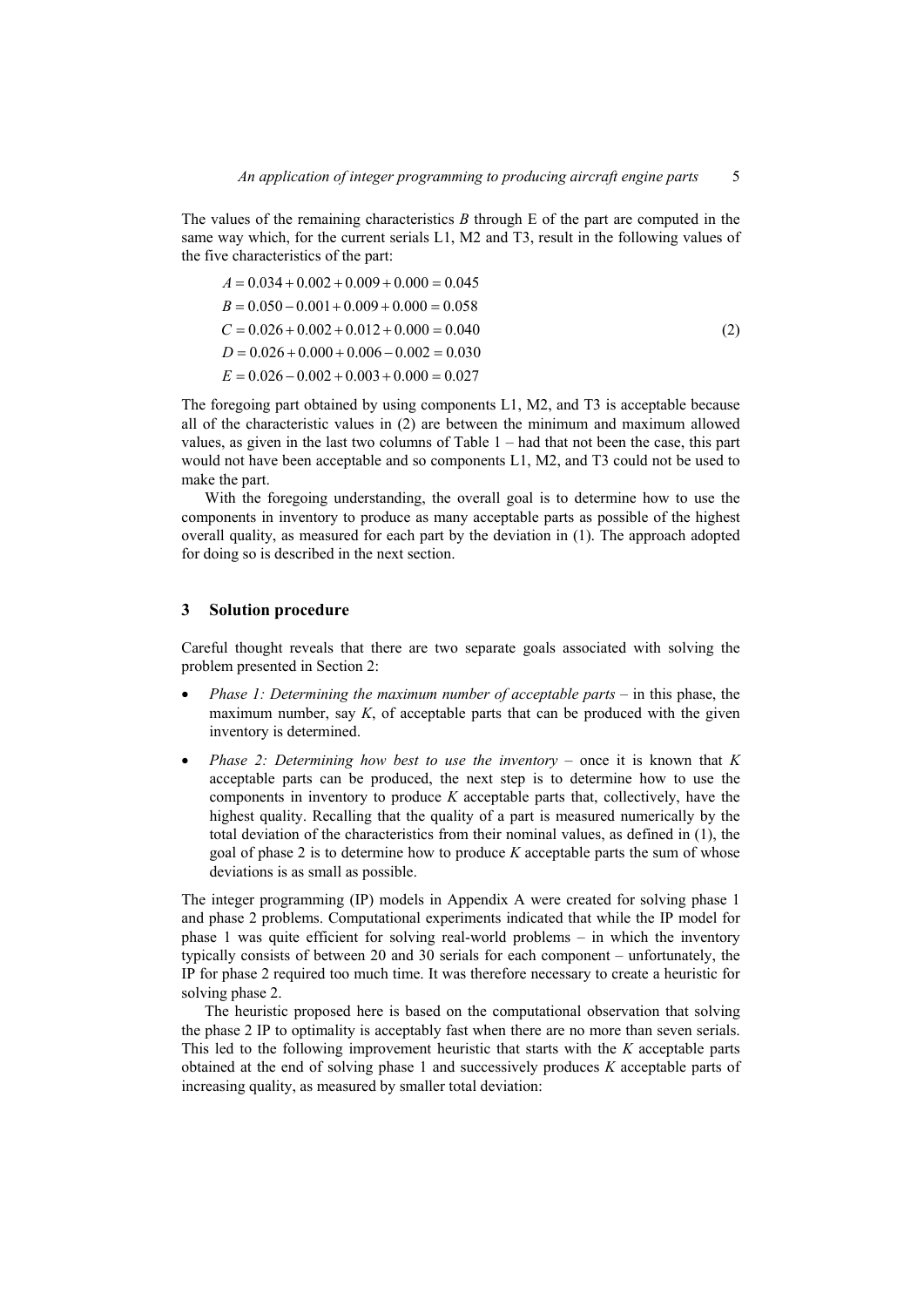- Step 1 Divide the *K* acceptable parts from phase 1 into groups of four (except, possibly, for one group with fewer than four parts).
- Step 2 For each group, using only the components in that group, solve the phase 2 IP to obtain a collection of those four parts that has the least total deviation.
- Step 3 Sort all of the *K* parts obtained from step 2 in increasing order of deviation.

Step 4 Repeat steps 1, 2, and 3 so long as the total deviation of the *K* parts decreases.

When done, a collection of *K* acceptable parts with a (hopefully) small total deviation is obtained, based on working with groups of four parts. The foregoing steps are then repeated using groups consisting of 5, 6, and 7 parts, respectively, and the solution that results in the overall smallest total deviation is presented as the final solution. Of course the user is allowed to put a maximum time limit on how long the program is allowed to run.

#### **4 Computational experience**

The data for a real-world problem consisting of 25 serials is given in Appendix B. Applying the integer programs in Appendix A, an optimal solution was found after 6 seconds for the phase 1 IP and 4 minutes and 38 seconds for the phase 2 IP, resulting in an optimal objective function value of 0.561. In general, however, it is expected that solving the phase 2 IP to optimality can require too much time. To determine the efficacy of the heuristic in general, a variety of different computational experiments were performed, as described next.

#### *4.1 Computational results with problems involving random data*

The first group of experiments involved problems with randomly generated data. The average optimal objective function values obtained from running the heuristic on 30 problems containing 15, 20, 25, and 30 serials for 10 minutes each are compared with those obtained from solving the same problems using the integer programming models in Appendix A for the same amount of time. Both solution procedures are solved in VBA with OpenSolver (Mason, 2012) (see also the website https://opensolver.org) which uses the COIN-OR CBC optimisation engine for solving the integer programs.

For each problem, the five characteristic deviations from their nominal values for each of the three components are obtained by dividing a uniform random integer between  $-10$  and  $+10$  by 1000. For a fixed number of serials  $(15, 20, 25,$  and 30), the average objective function values using the two approaches are reported in Table 3a. As seen there, the heuristic obtains a better average objective function value for all cases except 15 serials, with the amount of improvement increasing roughly as the number of serials increases. Table 3b contains the number of problems won by each of the two methods, resulting in the same conclusion that the heuristic wins on the majority of problems in all cases except for 15 serials.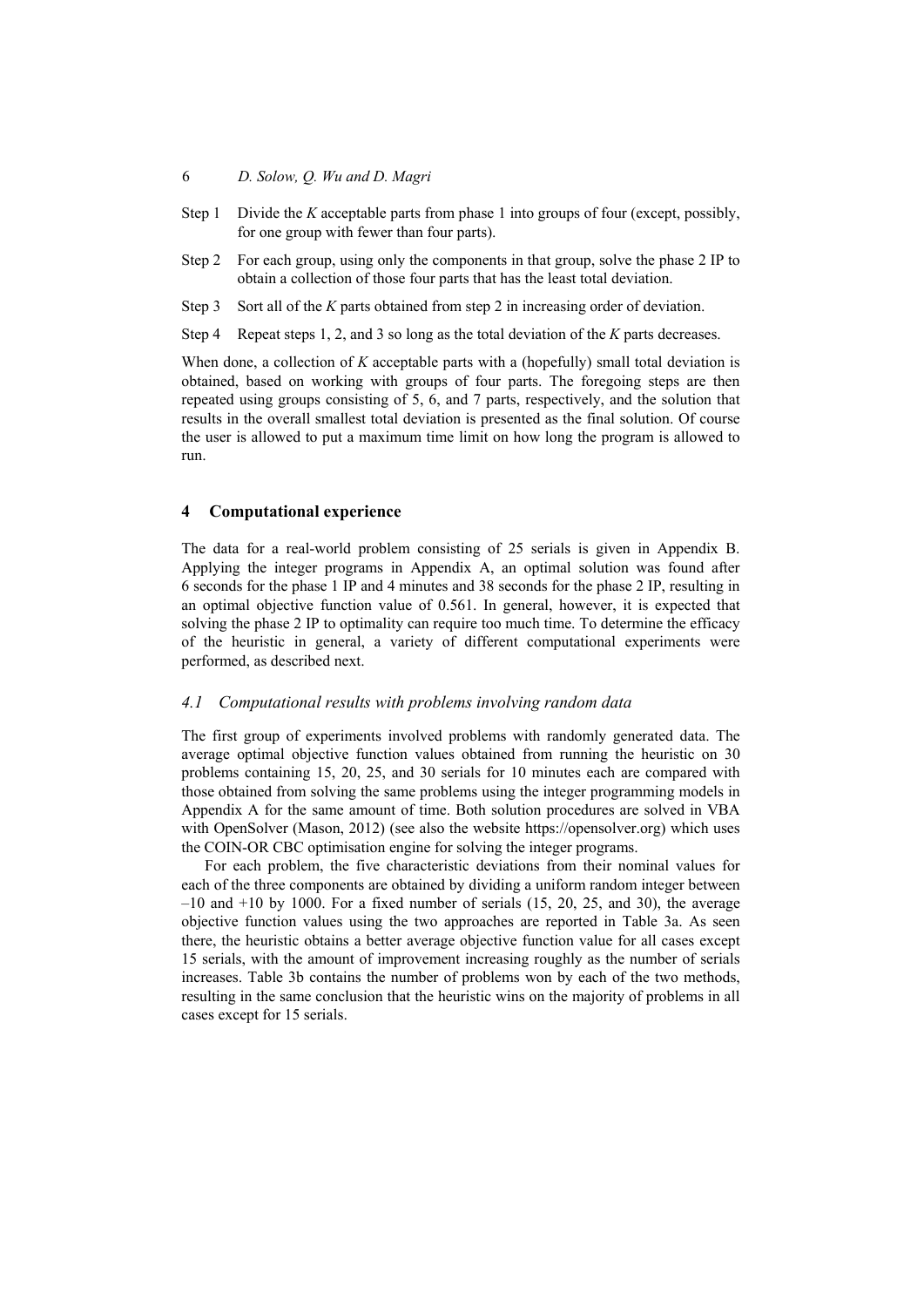| a Average objective function values |           |             | Number of wins<br>b |           |             |
|-------------------------------------|-----------|-------------|---------------------|-----------|-------------|
| Serials                             | Heuristic | Original IP | Serials             | Heuristic | Original IP |
| 15                                  | 0.340     | 0.326       | 15                  | 10        | 20          |
| 20                                  | 0.397     | 0.418       | 20                  | 20        | 10          |
| 25                                  | 0.513     | 0.521       | 25                  | 19        |             |
| 30                                  | 0.597     | 0.638       | 30                  | 23        |             |

**Table 3** Comparison of the heuristic and the IP for different numbers of serials

### *4.2 Computational results with problems involving perfect data*

The final set of experiments addresses the questions of how close the objective function value found by the heuristic is to that of the optimal solution for 30 problems, each having 35 serials. However, for a random such problem, it is not possible to find the optimal solution, so instead, problems were generated in which the optimal objective function value is known to be 0 (hereafter referred to as perfect data). To see how such data are created, suppose that for serials L1, M1 and T1,  $A_{L1}$ ,  $A_{M1}$  and  $A_{T1}$  are the respective deviations of characteristic A from the nominal value. Then recall from Section 2 that the deviation of characteristic A in the finished part is:

$$
A_{L1} + A_{M1} + A_{T1}.\tag{3}
$$

If the sum in (3) is 0, then characteristic A in the finished part is *perfect*, that is, there is no deviation of this characteristic from the nominal value. For the computational experiments, the values of  $A_{L1}$ ,  $A_{M1}$  and  $A_{T1}$  are generated so that their sum is 0, as follows:

- generate a random integer, *m*, between –10 and 10 and set  $A_{L1} = m/1,000$
- e generate a random integer, *n*, between –10 and 10 and set  $A_{M1} = n/1,000$
- compute  $A_{T1} = -A_{L1} A_{M1}$ .

The data for the remaining characteristics B, C, D, and E for each component are generated in a similar manner. When the data are generated this way, the part obtained from serials L1, M1, and T1 is perfect, that is, the deviations of all five characteristics in the finished part are 0.

The foregoing process is used to generate all of the data for 30 problems, each containing 35 serials. Once these data are created, the serials are shuffled and the heuristic is applied for 3, 5, 7, and 10 minutes. The objective function value found is recorded and the average over all 30 problems is then compared to 0, which is the best possible value if the ideal combination of serials is chosen in each problem, providing the results shown in Table 4.

**Table 4** Average deviation for 30 problems of 35 serials with perfect data

|                             | 3 min. | 5 min. | $\tau$ min. | 10 min. |
|-----------------------------|--------|--------|-------------|---------|
| Heuristic average deviation | 0.829  | 0.724  | 0.680       | 0.632   |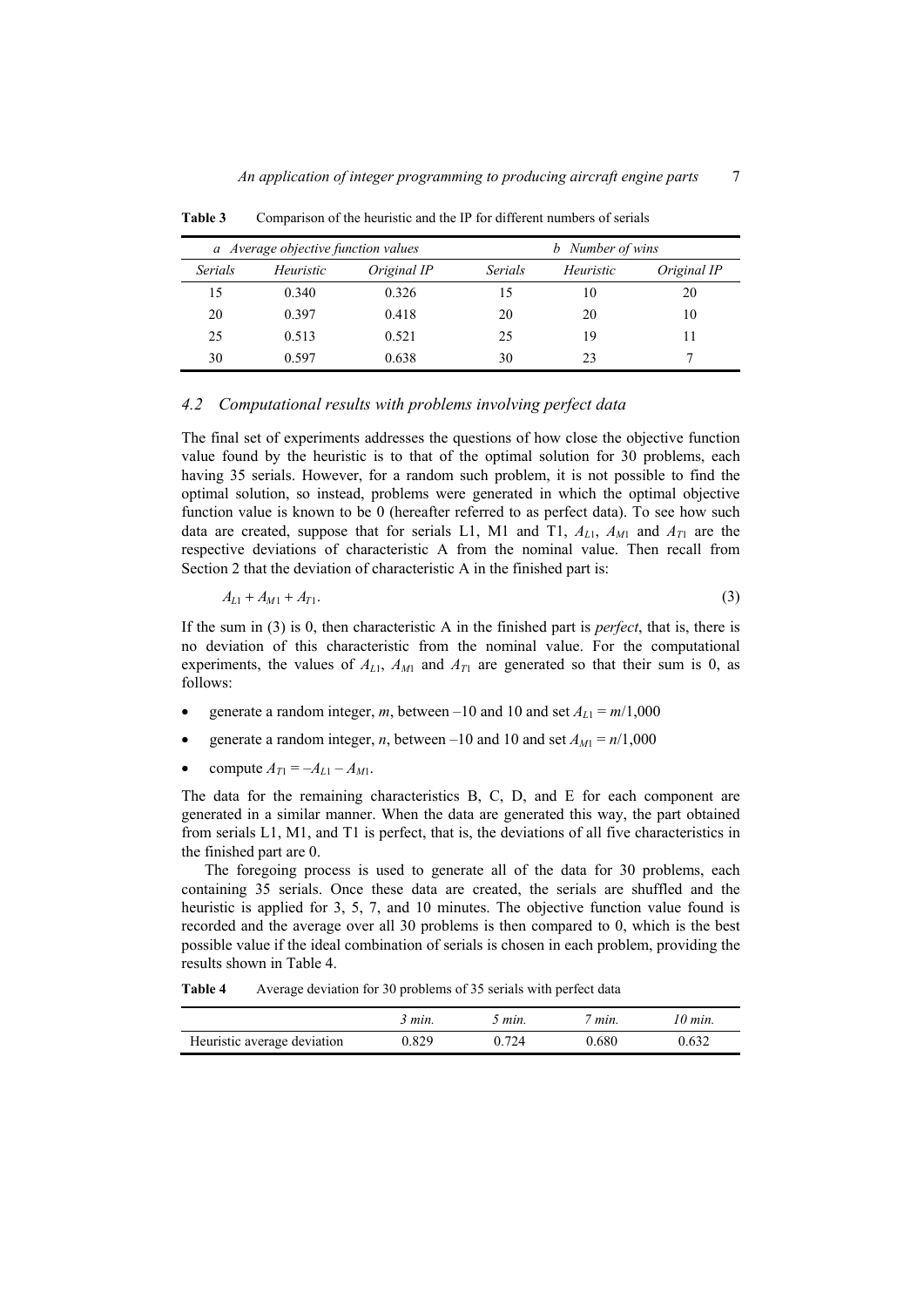Computational experiments also show that similar results are obtained when there are fewer serials. In these experiments, perfect data are generated for 10 problems each having 20, 25, 30, and 35 serials. These problems are solved by the heuristic using 3, 5, 7, and 10 minutes of time. The averages of the optimal objective function values over the 10 problems for each number of serials are shown in Figure 1 where it is seen that the overall pattern is similar.





#### **5 Summary**

In this work, an optimisation approach is developed to identify how best to use an inventory of three components to produce as many acceptable aircraft parts having the best overall quality, as defined across five separate characteristics. To that end, a two-phase approach is proposed, in which an integer programming model in phase 1 is solved to identify the maximum number, *K*, of acceptable parts that can be produced with the given inventory of components. Then, in phase 2, the solution to another integer programming model determines how to use that inventory to produce *K* parts having the highest quality – defined as the sum over the *K* parts, of the total amount by which each part's characteristics deviate from given nominal values. Due to the fact that the computational time needed to solve the phase 2 IP could be excessive for some real-world applications, an improvement heuristic is created and shown in practice – on both real-world and random problems – to produce a collection of *K* parts of good quality in reasonable amounts of computer time. When there are more than 15 serials, computational results show that the quality of the parts obtained by the heuristic is increasingly better as the size of the inventory increases than that obtained by solving the integer programs in Appendix A using the same amount of time.

#### **Acknowledgements**

We thank Nishant Barlinge for running some of the preliminary computational experiments that took many hours and led to the results that are included here.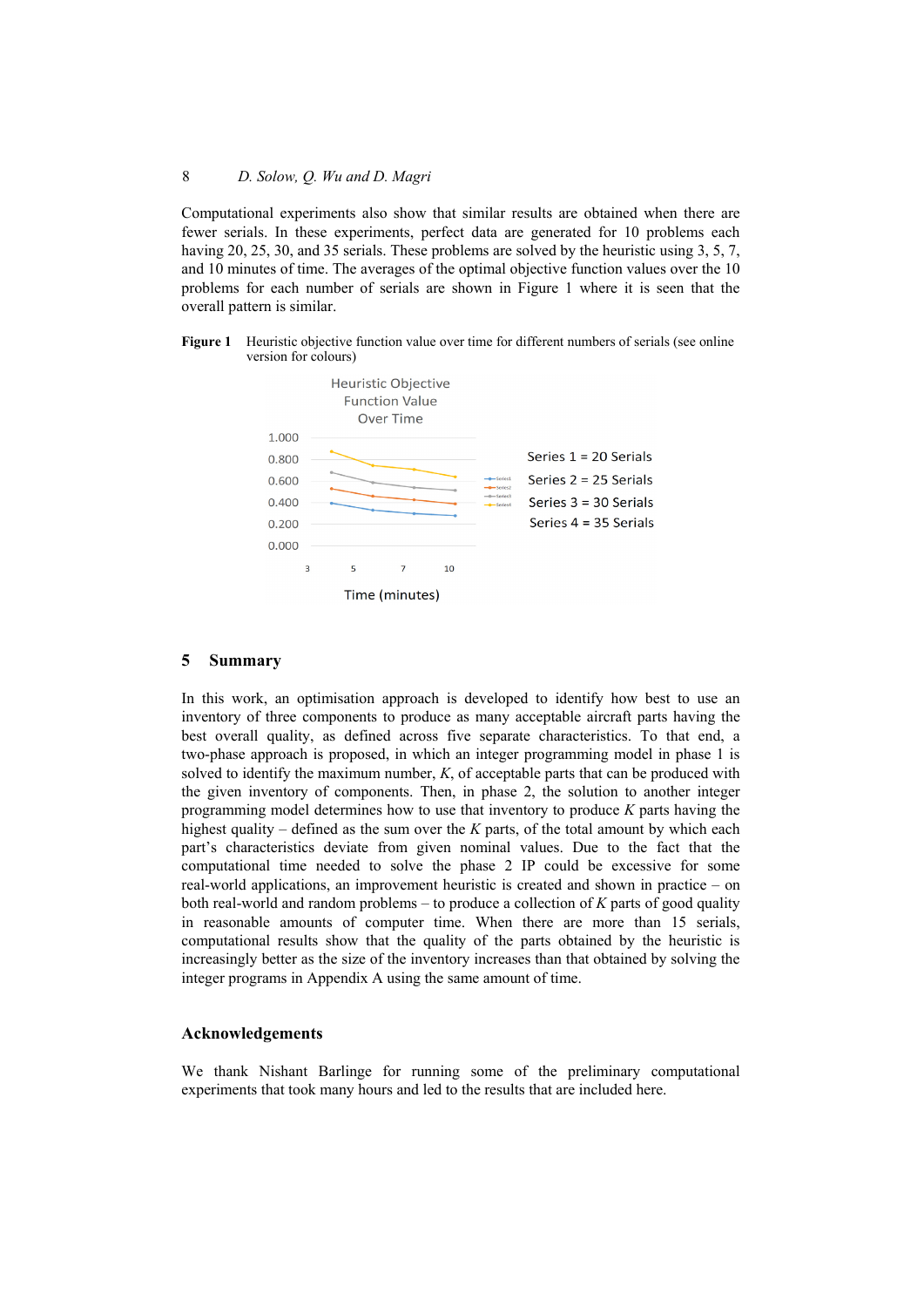#### **References**

- Al-Kharabsheh, K.S., AlTurani, I.M., AlTurani, A.M.I. and Zanoon, N.I. (2013) 'Review on sorting algorithms a comparative study', *International Journal of Computer Science and Security*, Vol. 7, No. 3, p.120.
- Benders, J.F. (1962) 'Partitioning procedures for solving mixed-variables programming problems', *Numerische Mathematik*, Vol. 4, No. 4, pp.238–252.
- Bottasso, C., Campagnolo, F., Croce, A. and Tibaldi, C. (2013) 'Optimization-based study of bend-twist coupled rotor blades for passive and integrated passive/active load alleviation', *Wind Energy*, Vol. 16, pp.1149–1166, Doi:10.1002/we.1543.
- Fonteyne, M., Wickstrm, H., Peeters, E., Vercruysse, J., Ehlers, H., Peters, B.H. and Rantanen, J. (2014) 'Influence of raw material properties upon critical quality attributes of continuously produced granules and tablets', *European Journal of Pharmaceutics and Biopharmaceutics*, Vol. 87, No. 2, pp.252–263.
- Mason, A.J. (2012) Opensolver an open source add-in to solve linear and integer progammes in Excel', in Schmedders, K., Klatte, D. and Luthi, H.J. (Eds.) *Operations Research Proceedings 2011. Operations Research Proceedings (GOR (Gesellschaft fur Operations Research e.V.))*, pp.401–406, Springer, Berlin, Heidelberg.
- Sanchez-Rodrguez, C. and Martnez-Lorente, R. (2004) 'Quality management practices in the purchasing function: an empirical study', *International Journal of Operations and Production Management*, Vol. 24, No. 7, pp.666–687.
- Stecke, K.E. (2005) 'Using mathematics to solve some problems in industry', *INFORMS Transactions on Education*, Vol. 5, No. 2, pp.1–8.

### **Appendix A**

The integer programming models for solving the phase 1 and phase 2 problems in Section 3 are presented here for a general problem in which the data are:

- *M* the number of components  $(M = 3$  for the application here)
- *N* the number of serials in inventory for each component
- *C* the number of characteristics of each part ( $C = 5$  for the application here)
- $\delta_i^c$  the deviation of characteristic *c* for serial *i* of component *j* (*i* = 1, …, *N*;  $j = 1, ..., M$ ;  $c = 1, ..., C$

 $\mu^c$ ,  $\mu^c$ ,  $\overline{\mu}^c$  the minimum, nominal, and maximum values of characteristic *c*  $(c = 1, ..., C)$ .

## *An integer program for solving the phase 1 problem*

The integer program given below for solving the phase 1 problem uses the following variables, in which serial  $i = 1, ..., N$ ; component  $j = 1, ..., M$ ; and part  $k = 1, ..., N$ :

•  $x_{ij}^k = \begin{cases} 1, & \text{if serial } i \text{ of component } j \text{ is used to make part} \\ 0, & \text{otherwise} \end{cases}$ *k ij*  $x_{ij}^k = \begin{cases} 1, & \text{if serial } i \text{ of component } j \text{ is used to make part } k \end{cases}$  $\overline{\mathfrak{l}}$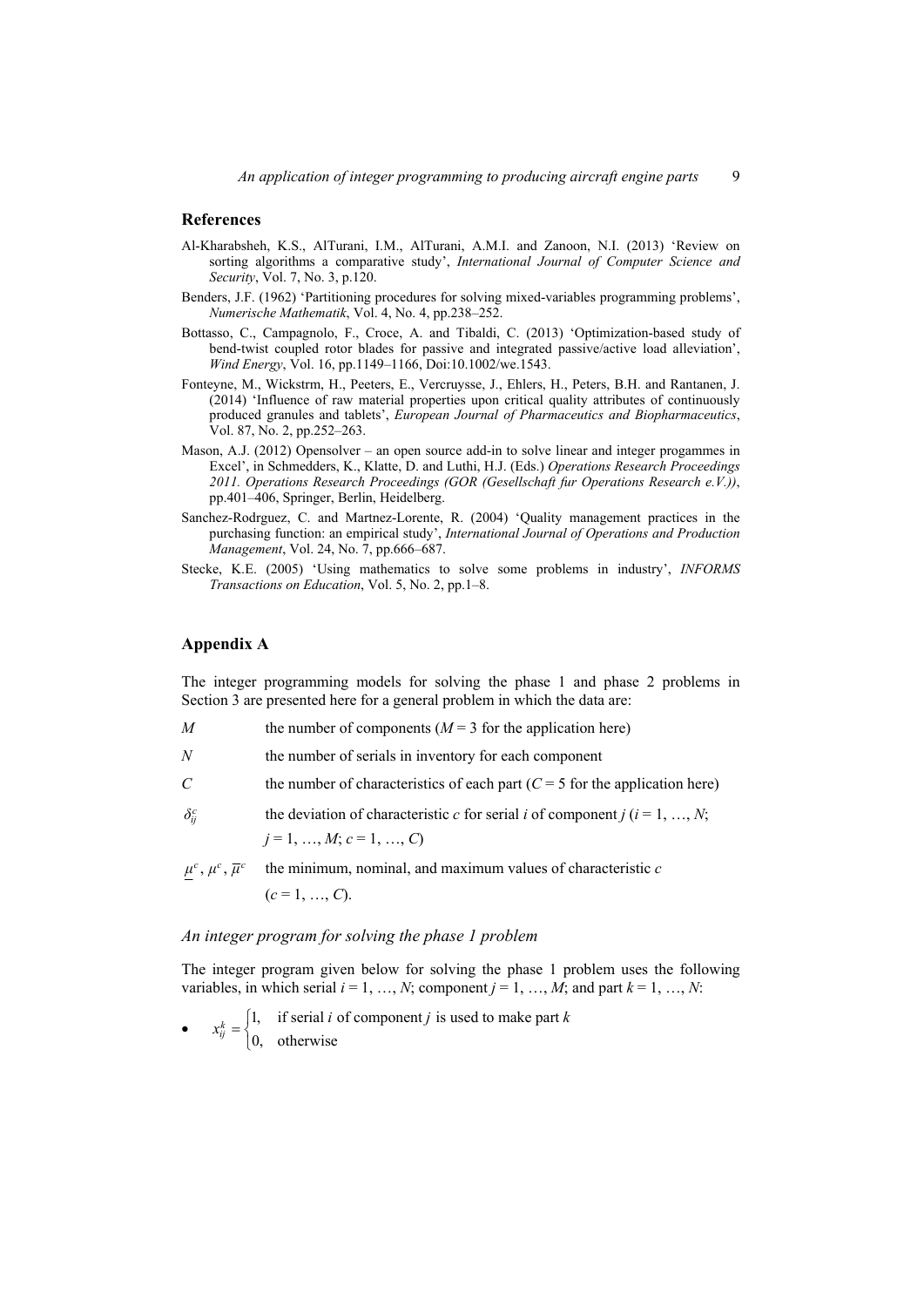- $z^k = \begin{cases} 1, & \text{if part } k \text{ is produced} \\ 0, & \text{otherwise} \end{cases}$  $\overline{\mathfrak{l}}$
- $w^{kc}$  = the value of characteristic *c* in part *k* (*c* = 1, …, *C*).

With the foregoing  $N(NM + C + 1)$  variables included as logical constraints, the solution to the following integer program – that has  $N(2M + C)$  constraints other than bounds – provides the maximum number, *K*, of feasible parts that can be produced with the given inventory (when  $M = 3$ ,  $N = 35$ , and  $C = 5$ , for example, there are 3,885 variables and 385 constraints):

$$
\max K = \sum_{k=1}^{N} z^k
$$

s.t.

*N*

Each serial of each component is used at most once

$$
\sum_{k=1}^{N} x_{ij}^{k} \le 1 \qquad (i = 1, ..., N; j = 1, ..., M)
$$

A produced part must use each of the *M* components

$$
z^{k} = \sum_{i=1}^{N} x_{ij}^{k}
$$
 (k = 1, ..., N; j = 1, ..., M) (4)

• Definition of the characteristic values for each part

$$
w^{kc} = \mu^{c} + \sum_{j=1}^{M} \sum_{i=1}^{N} \delta_{ij}^{c} x_{ij}^{k}
$$
 (k = 1, ..., N; c = 1, ..., C)

Acceptability constraints for the characteristics of each part

$$
\mu^c \leq w^{kc} \leq \overline{\mu}^c \qquad (k = 1, \dots, N; c = 1, \dots, C).
$$

#### *An integer program for solving the phase 2 problem*

As a result of solving the phase 1 problem, it is possible to produce *K* acceptable parts with the given inventory. The nonlinear program given below uses the following variables to determine how to use the inventory to produce *K* acceptable parts having the highest quality (that is, least total deviation), in which serial  $i = 1, \ldots, N$ ; component  $j = 1, ..., M$ ; part  $k = 1, ..., K$ ; and characteristic  $c = 1, ..., C$ :

- $x_{ij}^k = \begin{cases} 1, & \text{if serial } i \text{ of component } j \text{ is used to make part} \\ 0, & \text{otherwise} \end{cases}$  $x_{ij}^k = \begin{cases} 1, & \text{if serial } i \text{ of component } j \text{ is used to make part } k \end{cases}$
- *k ij*  $\overline{\mathfrak{l}}$
- $w^{kc}$  = the value of characteristic *c* in part *k*.

With the foregoing at most  $NC(M + 1)$  variables included as logical constraints, the solution to the following nonlinear program – that has at most  $2N(M + C)$  constraints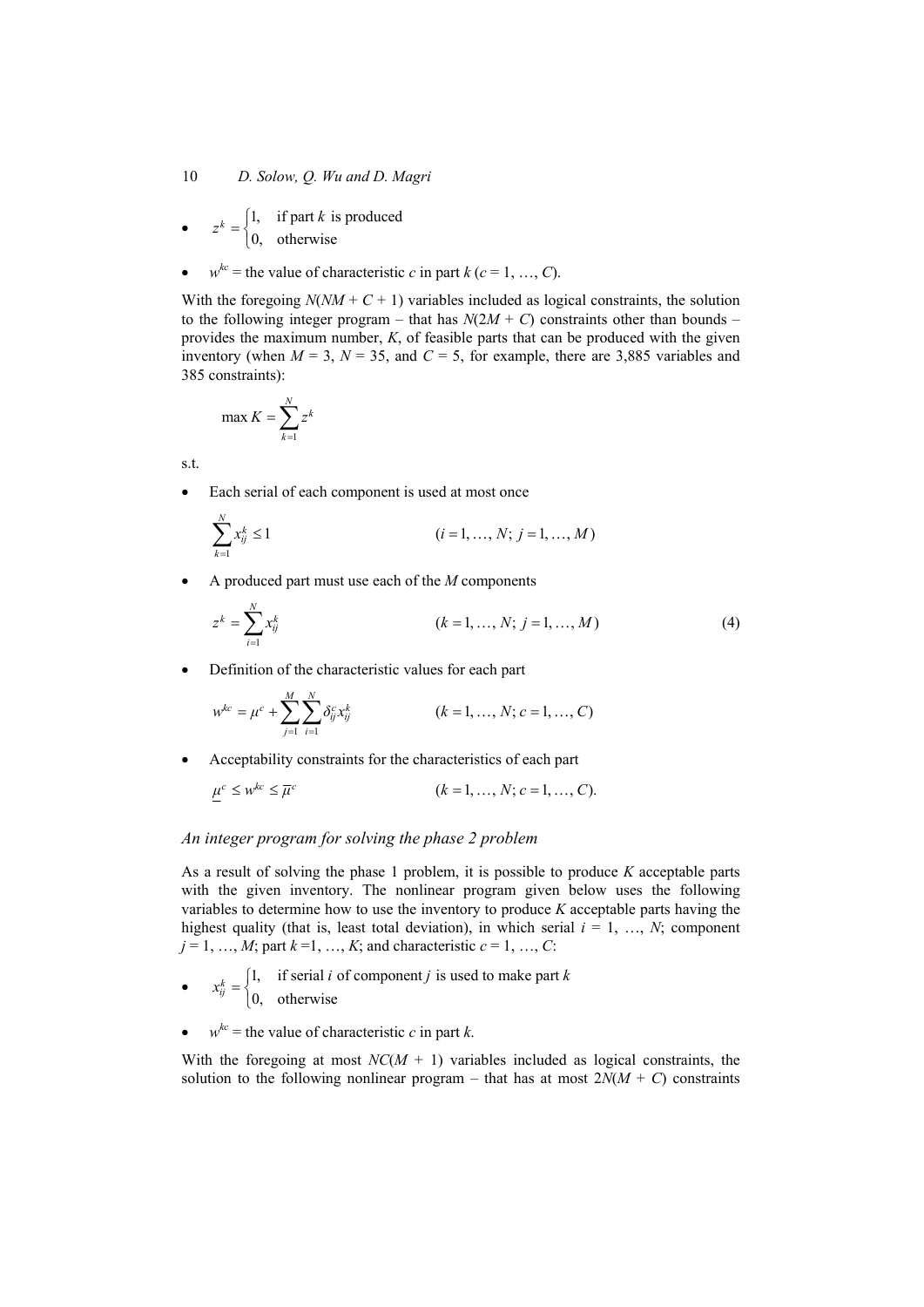other than bounds – determines how to use the inventory to produce *K* acceptable parts having the highest quality (that is, least total deviation):

*A nonlinear model to determine inventory use* 

$$
\min \sum_{k=1}^{N} \sum_{c=1}^{C} \big| \mu^{c} - w^{kc} \big|
$$

s.t.

*N*

• Each serial of each component is used at most once

$$
\sum_{k=1}^{N} x_{ij}^{k} \le 1 \qquad (i = 1, ..., N; j = 1, ..., M)
$$

Each part uses one serial for each component

$$
\sum_{i=1}^{N} x_{ij}^{k} = 1
$$
 (k = 1, ..., K; j = 1, ..., M)

• Definition of the characteristic values for each part

$$
w^{kc} = \mu^c + \sum_{j=1}^{M} \sum_{i=1}^{N} \delta_{ij}^c x_{ij}^k
$$
   
  $(k = 1, ..., K; c = 1, ..., C)$ 

Acceptability constraints for the characteristics of each part

$$
\mu^c \le \mu^{kc} \le \overline{\mu}^c \qquad \qquad (k = 1, \dots, K; c = 1, \dots, C)
$$

Logical constraints

All  $x_{ii}^k$  variables 0 or 1; all  $w^{kc}$  variables continuous.

By introducing the following new at most *C N* continuous variables, it is possible to replace the nonlinear absolute-value terms in the objective function of the foregoing model so as to create an integer program with linear constraints:

$$
y^{kc} = \left| \mu^c - w^{kc} \right|
$$
 for characteristic *c* in part *k* (*c* = 1, ..., *C*; *k* = 1, ..., *K*).

With the foregoing variables, together with at most  $2 * N * C$  constraints to ensure that each  $y^{kc} \ge \mu^c - w^{kc}$  and  $y^{kc} \ge w^{kc} - \mu^c$ , the foregoing nonlinear model becomes the linear integer program given below (having, for example, 875 variables and 735 constraints when  $M = 3$ ,  $N = 35$  and  $C = 5$ ). The optimal solution to this problem determines how to use the inventory to produce *K* acceptable parts having the highest quality (that is, least total deviation):

*A linear model to determine inventory use*

$$
\min \sum_{k=1}^{N} \sum_{c=1}^{C} y^{kc} \left( = \sum_{k=1}^{N} \sum_{c=1}^{C} \left| \mu^{c} - w^{kc} \right| \right)
$$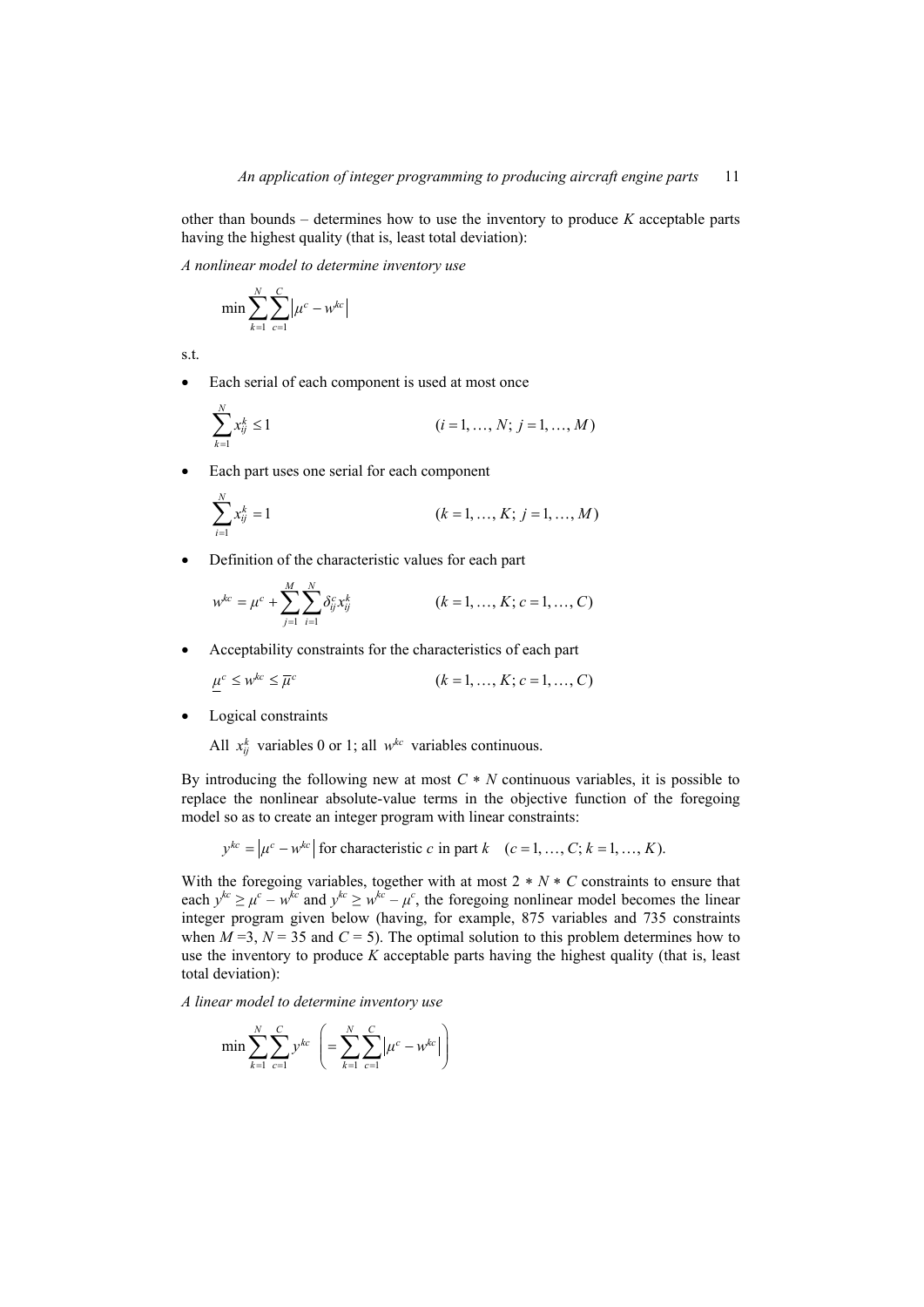s.t.

• Each serial of each component is used at most once

$$
\sum_{k=1}^{N} x_{ij}^{k} \le 1 \qquad (i = 1, ..., N; j = 1, ..., M)
$$

Each part uses one serial for each component

$$
\sum_{i=1}^{N} x_{ij}^{k} = 1
$$
 (k = 1, ..., K; j = 1, ..., M)

Definition of the characteristic values for each part

$$
w^{kc} = \mu^c + \sum_{j=1}^{M} \sum_{i=1}^{N} \delta_{ij}^c x_{ij}^k
$$
 (k = 1, ..., K; c = 1, ..., C)

Acceptability constraints for the characteristics of each part

$$
\mu^c \leq w^{kc} \leq \overline{\mu}^c \qquad (k = 1, \dots, K; c = 1, \dots, C)
$$

Absolute value constraints

$$
y^{kc} \ge \mu^c - w^{kc}
$$
 (k = 1, ..., K; c = 1, ..., C)  

$$
y^{kc} \ge w^{kc} - \mu^c
$$
 (k = 1, ..., K, c = 1, ..., C)

• Logical constraints

All  $x_{ij}^k$  variables 0 or 1; all  $w^{kc}$  and  $y^{kc}$  variables continuous.

### **Appendix B**

The characteristic deviations for the three components used in the real-world application solved in Section 4 are given in the following tables.

**Table B1** Component 1 characteristics

| Serial         | Deviations from nominal |          |       |       |          |  |
|----------------|-------------------------|----------|-------|-------|----------|--|
|                | $\boldsymbol{A}$        | B        | C     | D     | E        |  |
| L1             | 0.002                   | $-0.001$ | 0.002 | 0.000 | $-0.002$ |  |
| L <sub>2</sub> | 0.001                   | 0.001    | 0.003 | 0.000 | 0.000    |  |
| L <sub>3</sub> | 0.004                   | 0.001    | 0.003 | 0.000 | 0.000    |  |
| L4             | 0.002                   | 0.000    | 0.004 | 0.000 | 0.000    |  |
| L <sub>5</sub> | 0.000                   | 0.000    | 0.000 | 0.000 | $-0.001$ |  |
| L <sub>6</sub> | 0.002                   | $-0.001$ | 0.003 | 0.000 | $-0.001$ |  |
| L7             | 0.002                   | 0.001    | 0.002 | 0.000 | 0.000    |  |
| L8             | 0.003                   | 0.001    | 0.002 | 0.000 | 0.000    |  |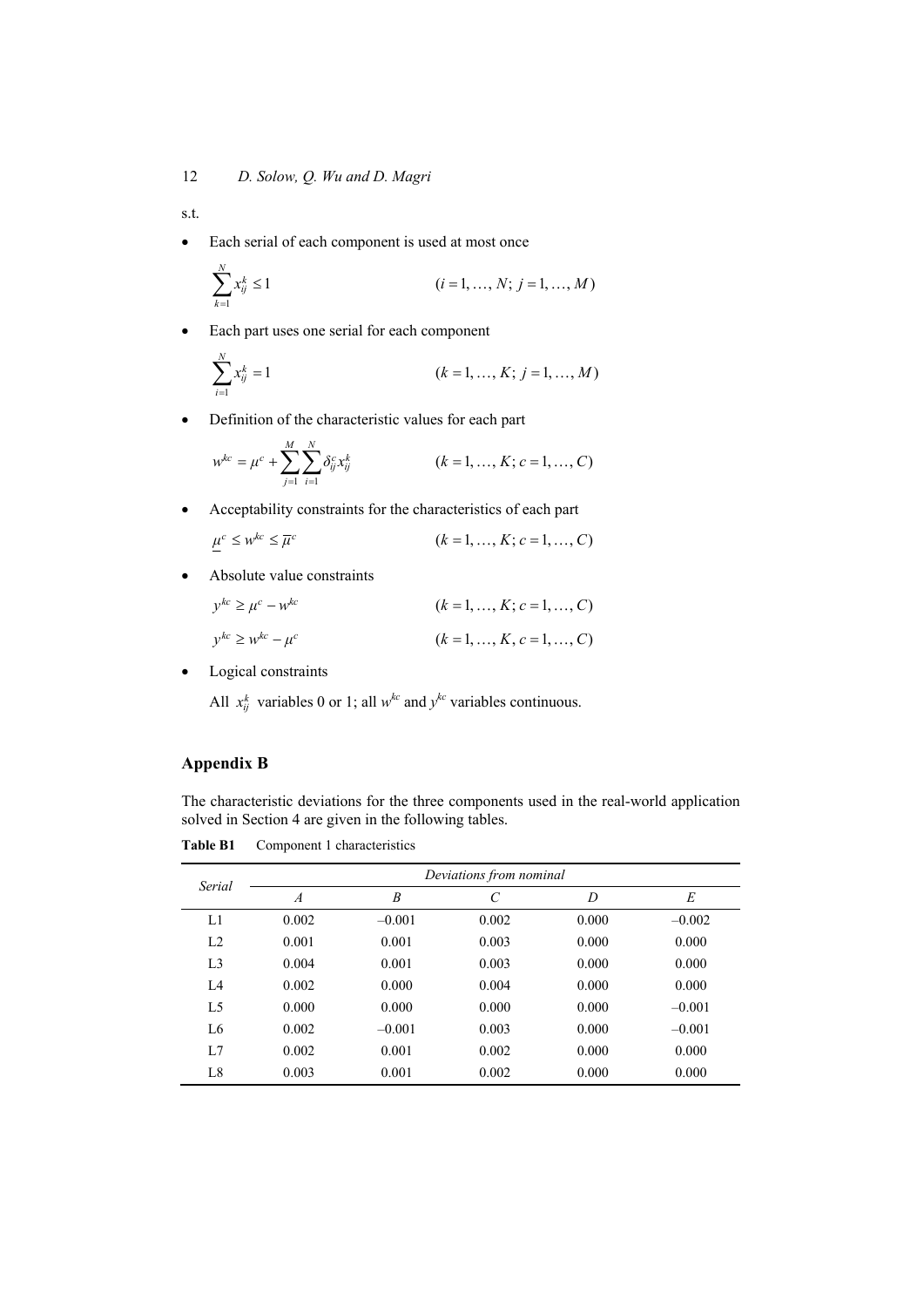|                | Deviations from nominal |                  |                       |       |          |  |
|----------------|-------------------------|------------------|-----------------------|-------|----------|--|
| Serial         | $\overline{A}$          | $\boldsymbol{B}$ | $\mathcal{C}_{0}^{0}$ | D     | E        |  |
| L <sub>9</sub> | 0.007                   | 0.002            | 0.003                 | 0.000 | 0.002    |  |
| L10            | 0.003                   | 0.004            | 0.006                 | 0.000 | 0.003    |  |
| L11            | 0.001                   | 0.000            | 0.004                 | 0.000 | 0.000    |  |
| L12            | 0.001                   | 0.001            | 0.002                 | 0.000 | 0.001    |  |
| L13            | 0.004                   | 0.000            | 0.003                 | 0.000 | 0.001    |  |
| L14            | 0.004                   | 0.002            | 0.003                 | 0.000 | 0.001    |  |
| L15            | 0.006                   | 0.001            | 0.005                 | 0.000 | 0.001    |  |
| L16            | 0.001                   | 0.002            | 0.000                 | 0.000 | 0.002    |  |
| L17            | 0.001                   | 0.001            | 0.002                 | 0.000 | 0.001    |  |
| L18            | 0.001                   | 0.001            | 0.002                 | 0.000 | 0.000    |  |
| L19            | 0.004                   | 0.001            | 0.003                 | 0.000 | 0.000    |  |
| L20            | $-0.001$                | $-0.001$         | $-0.001$              | 0.000 | $-0.002$ |  |
| L21            | 0.004                   | 0.001            | 0.002                 | 0.000 | 0.000    |  |
| L22            | 0.000                   | $-0.002$         | 0.001                 | 0.000 | $-0.003$ |  |
| L23            | $-0.001$                | $-0.001$         | $-0.001$              | 0.000 | $-0.001$ |  |
| L24            | 0.001                   | 0.001            | 0.002                 | 0.000 | 0.002    |  |
| L25            | 0.001                   | 0.001            | 0.002                 | 0.000 | 0.000    |  |

**Table B1** Component 1 characteristics

**Table B2** Component 2 characteristics

|                | Deviations from nominal |                  |                       |       |          |  |
|----------------|-------------------------|------------------|-----------------------|-------|----------|--|
| Serial         | $\boldsymbol{A}$        | $\boldsymbol{B}$ | $\mathcal{C}_{0}^{0}$ | D     | E        |  |
| M1             | $-0.005$                | $-0.001$         | 0.011                 | 0.002 | $-0.007$ |  |
| M <sub>2</sub> | 0.009                   | 0.009            | 0.012                 | 0.006 | 0.003    |  |
| M <sub>3</sub> | 0.005                   | 0.006            | 0.012                 | 0.003 | 0.000    |  |
| M4             | 0.004                   | 0.004            | 0.014                 | 0.005 | $-0.002$ |  |
| M <sub>5</sub> | 0.004                   | 0.003            | 0.007                 | 0.003 | $-0.001$ |  |
| M <sub>6</sub> | 0.003                   | 0.003            | 0.008                 | 0.002 | $-0.001$ |  |
| M <sub>7</sub> | 0.003                   | 0.003            | 0.008                 | 0.002 | $-0.001$ |  |
| M8             | 0.004                   | 0.004            | 0.010                 | 0.002 | $-0.001$ |  |
| M <sub>9</sub> | 0.000                   | 0.001            | 0.007                 | 0.002 | $-0.003$ |  |
| M10            | $-0.001$                | 0.001            | 0.012                 | 0.004 | $-0.004$ |  |
| M11            | 0.002                   | 0.003            | 0.009                 | 0.005 | $-0.001$ |  |
| M12            | 0.003                   | 0.003            | 0.007                 | 0.003 | $-0.001$ |  |
| M13            | 0.003                   | 0.003            | 0.008                 | 0.002 | $-0.002$ |  |
| M14            | 0.002                   | 0.004            | 0.009                 | 0.003 | $-0.001$ |  |
| M15            | 0.004                   | 0.003            | 0.011                 | 0.004 | $-0.002$ |  |
| M16            | 0.002                   | 0.002            | 0.007                 | 0.002 | $-0.001$ |  |